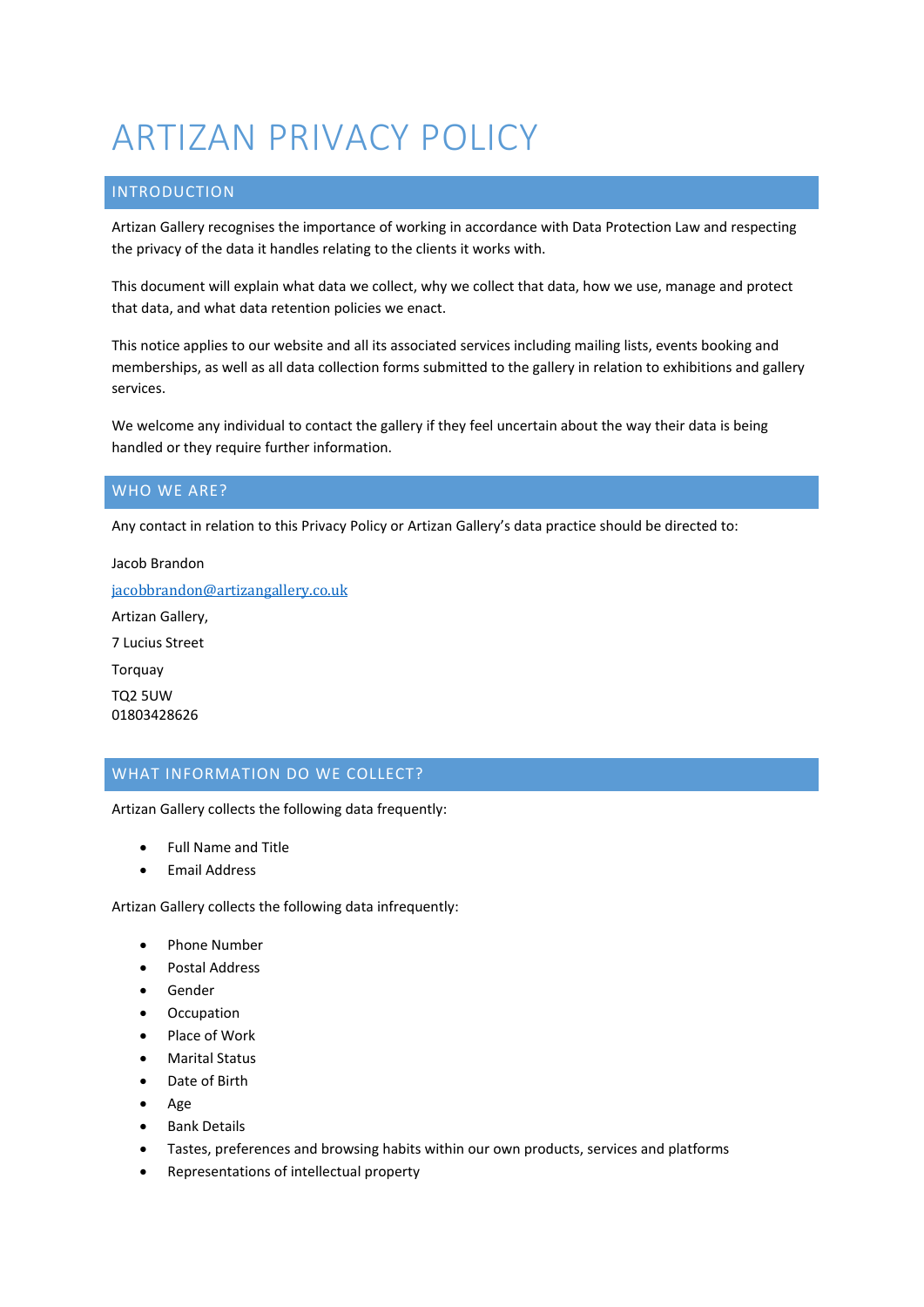The above data is frequently collected in the following ways:

- Contact made to Artizan Gallery
- Signups to newsletters, contact lists and memberships
- Data collection forms (where data is required for a specific purpose)
- Tracking data on our digital platforms
- Analysis of the data collected via the above methods
- Through publicly available data on websites
- Market research

Data will occasionally be collected via the use of search engines where that data has been made publicly available and will only be used in the manner authorised by the publisher.

Where data is considered to be sensitive personal data it is stored securely in password protected databases which are backed up to secure cloud servers. Print copies are infrequently produced for specific purposes and shredded after use.

# HOW DO WE USE PERSONAL INFORMATION?

Artizan Gallery frequently uses personal data for the following purposes:

- Contact in relation to the provision of services
- Personalisation of content, business information or user experience
- Account set up and administration
- Delivering marketing and events communication
- Carrying out polls and surveys
- Internal research and development purposes
- Providing goods and services

### WHAT LEGAL BASIS DO WE HAVE FOR PROCESSING YOUR PERSONAL DATA?

Artizan Gallery processes personal data on the following legal bases:

- Consent you have given us permission to handle and use your data either for a specific purpose or for the activities outlined in this Privacy Policy
- Contract you have a contract with us which requires us to hold, process and use your personal data
- Legitimate Interests you have expressed a legitimate interest in our products, services, business or work

#### WHEN DO WE SHARE PERSONAL DATA?

We will never share your data without your prior consent unless required to within the grounds of the Data Protection Act provide it to law enforcement agencies.

### WHERE DO WE STORE AND PROCESS PERSONAL DATA?

Personal data is frequently stored in the following locations:

- Secure computers and hard drives managed and maintained by Artizan Gallery
- Secure cloud storage services (Microsoft OneDrive and Google Drive)
- Secure third-party processors (Mailchimp, Wix, Gmail and Google Contacts)